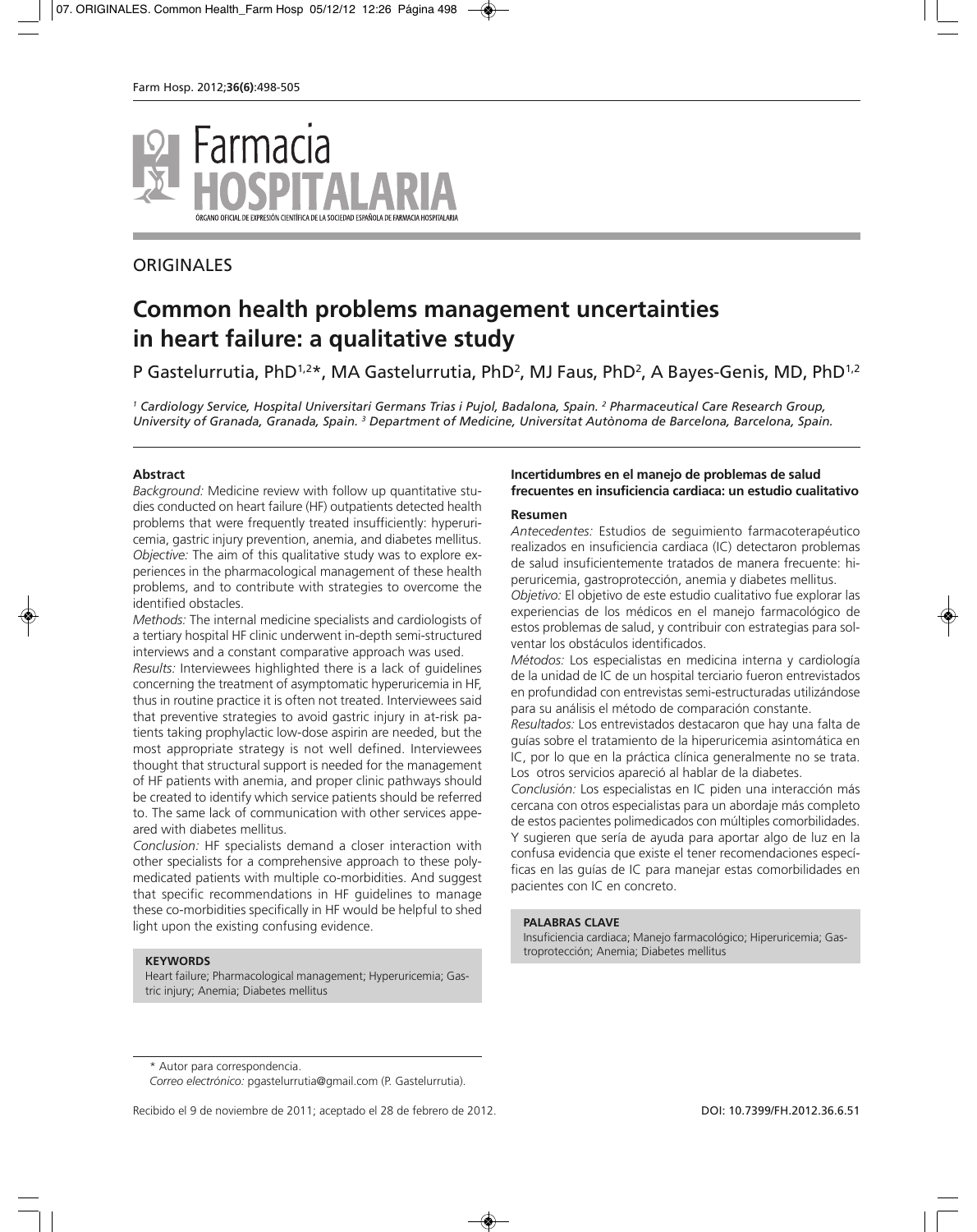# **Introduction**

Heart failure (HF) is a complex syndrome<sup>1</sup> with high morbidity and mortality2. Furthermore, there is strong evidence that drug-related morbidity and mortality is a major problem in healthcare as a whole<sup>3,4</sup>. Polymedication and older age have often been identified as important risk factors for drug-related morbidity<sup>5</sup>, and both of these characteristics are common in HF patients. In a quantitative study conducted to assess the clinical impact of a pharmacist integrated in a multidisciplinary HF clinic, we identified certain health problems that were commonly treated insufficiently despite the availability of appropriate pharmacological therapy by doing a medicine review with follow up program $^{\rm 6}$ . To achieve a better understanding of this issue and its potential solutions, a qualitative study was designed. *This understanding would help clinical pharmacists to provide more real and practical information and advice to the doctors.*

Traditionally, research in the health care field has been based largely on quantitative methods, by hypothesis measuring and testing. Due to the need to find answers to subjective questions generated in clinical practice, there has been a gradual introduction of qualitative techniques in the field of health sciences that produces descriptive data with a more holistic approach<sup>7</sup>. The combination of qualitative and quantitative methods, termed the mixed methods approach, is becoming widespread in health research, due to its ability to assess in greater depth unexpected findings generated by a preliminary quantitative investigation $8$ , as in the previous study by Gastelurrutia et al.<sup>6</sup>. Qualitative methods can shed light on facilitators of and barriers to the uptake of promising interventions or evidence-based guidelines through characterization of key aspects of organizational context and clinical processes<sup>8</sup>. The aim of the current qualitative study was to explore experiences, feelings, and behaviors of clinicians in the pharmacological management of non-HF health problems in outpatients attending a HF clinic, and to contribute with strategies that can be tailored to overcome the identified obstacles.

# **Methods**

A qualitative investigation using in-depth, semi-structured interviews was conducted. All participants signed informed consent. This study used a total sample and a constant comparative approach. A number of steps were taken to ensure the rigor of the study, including attention to deviant cases and the inclusion of a wide range of verbatim data.

## **Participants**

The sampling frame was constructed from all medical specialists that had worked in the HF outpatient's clinic of a tertiary hospital in the previous three years. All five

elected medical doctors agreed to participate, identified from number 1 to number 5. Mean age was 38 years; there were four females and one male. The sample included two internal medicine specialists and three cardiologists, one being the chief cardiologist of the HF clinic. These participants ensured different points of view from several specialists being represented in the data set and allowed to reach saturation of the information. Only one of the interviewees (#5) is co-author of the manuscript.

#### **Interviews**

Interviews were held in privacy in a hospital office. The main investigator conducted all the interviews, which were recorded and fully transcribed. Interviews ranged in time between 45-60 minutes and were structured around four insufficiently treated health problems previously detected<sup>6</sup>: hyperuricemia, risk of gastric injury due to the use of antiplatelet drugs, anemia, and diabetes mellitus (DM) (Figure 1).

#### **Data analysis**

Transcriptions were independently analyzed by P.G. and M.A.G. Analyses were based on open coding using a constant comparative approach. Content analysis was assisted by N-Vivo® software.

## **Results**

Responses to the questions were analyzed in four categories corresponding to: hyperuricemia, risk of gastric

#### General introduction

• HF is considered as a complex syndrome, what do you think about it?

#### Specific topics

- Hyperuricemia in HF:
	- Is it a prognosis factor?
	- Is treatment required in asymptomatic hyperuricemia?
- Adverse effects of low dose antiplatelet agents:
	- Is prophylaxis required?
	- First-line drug for prophylaxis
- Anemia treatment in HF:
	- Hemoglobin target
	- Anemia follow-up
- DM treatment in HF:
	- Glycated hemoglobin levels
	- DM follow-up

**Figure 1**. *Interviews structure.*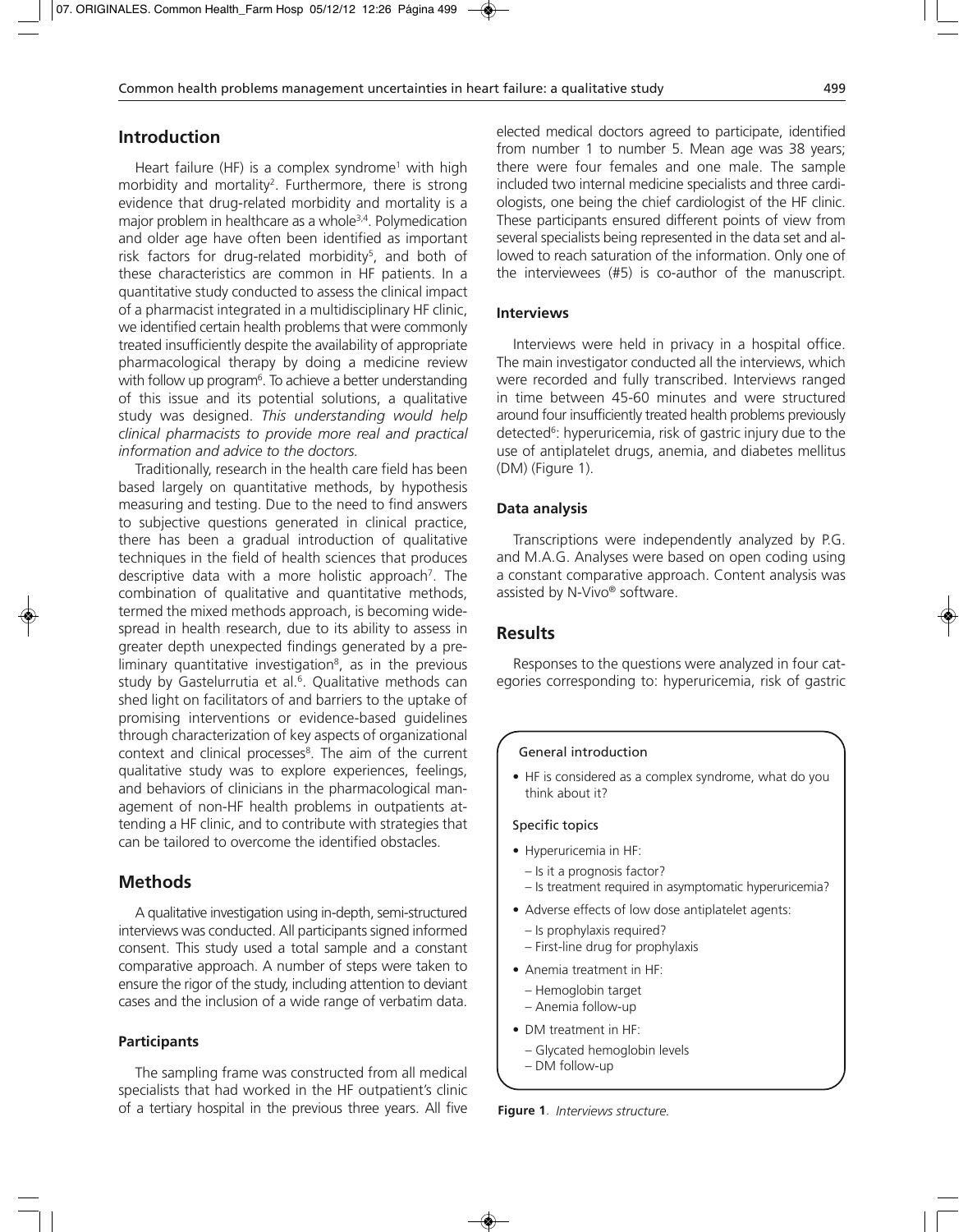injury due to the use of antiplatelet drugs, anemia, and DM (Table 1).

#### **Hyperuricemia**

The interviewees were aware that hyperuricemia is a HF prognostic factor. However, during the interviews it became apparent that some clinicians were primarily concerned with hyperuricemia as related to acute gout attacks.

It was acknowledged that diuretics raise uric acid blood levels. Along this line, more severe patients (i.e. those with worse prognosis), are generally given larger diuretics doses, thus leading to higher uric acid levels. This led some interviewees to consider that the hyperuricemia-prognosis relationship may be just a statistical phenomenon.

*There is also an effect of furosemide on uric acid levels … I don't know to what extent they are independent prognostic factors…* **(#3)**

In the interviewees' opinion, the main concern was that there is no study proving that treating hyperuricemia improves prognosis in HF, and there are no published guidelines concerning this issue.

*As far as I know, some studies have indeed been done, but there are not definitive guidelines about* *how to treat it nor how to intervene if you detect asymptomatic hyperuricemia.* **(#2)**

Another factor greatly influencing the decision of physicians to begin a new drug is the perception that more medications mean worse quality of life. This may take precedence over survival in older patients.

*If I can remove a drug from a patient's regimen … I don't care if it improves survival in a 85 year old patient, especially if he is particularly bothered by taking an extra pill.* **(#4)**

*I try to give the least number of drugs as possible … it decreases quality of life having to pay attention to taking drugs continuously… and increases the feeling of being very sick if you are all day attending to the pillbox*. **(#2)**

lowever, some doctors also acknowledged the good efficacy and safety profile of available drugs to treat hyperuricemia, such as allopurinol, leading them to suggest that resolution of hyperuricemia should be considered a therapeutic goal in HF patients.

## **Gastric prophylaxis**

The interviewees acknowledged that many HF patients are at risk of having gastric injury due to the use of low

| Health problem    | <b>Obstacles</b><br><b>Potential solution</b>                                                                                                                                                                               |
|-------------------|-----------------------------------------------------------------------------------------------------------------------------------------------------------------------------------------------------------------------------|
| Hyperuricemia     | - Doubs about being a prognostic factor<br>- No published guidelines<br>- Add another drug means less quality of life                                                                                                       |
|                   | • To state if it is considered as a therapeutic goal in $HFa$ guidelines                                                                                                                                                    |
| Gastric injury    | - Not clear which patients should be treated (criteria)<br>- Risk of gastric injury due to antiplatelet treatment not seen as an important issue<br>- High influence of hospital drug reference list                        |
|                   | • To clarify the candidates in cardiology guidelines                                                                                                                                                                        |
| Anemia            | - Lack of training in treating anemia<br>- Multifactorial origin<br>- Pharmacological treatment is complex<br>– Guidelines do not include treatment and $Hbb$ target in $HFa$<br>- Follow-up maybe for an indefinite period |
|                   | • Need of structural support, inclusion in HF <sup>a</sup> guidelines and clinical pathways to refer patients                                                                                                               |
| Diabetes mellitus | - DM <sup>c</sup> management is not considered as a HF <sup>a</sup> unit task<br>$-$ Insufficient communication with other services when HbA1 $Cd$ is not controlled                                                        |
|                   | • To develop clinical pathways to refer patients                                                                                                                                                                            |

**Table 1.** *Main obstacles and potential solutions identified*

<sup>a</sup>HF, heart failure; <sup>b</sup>Hb, hemoglobin; <sup>c</sup>DM, diabetes mellitus; <sup>d</sup>HbA1C, glycated hemoglobin.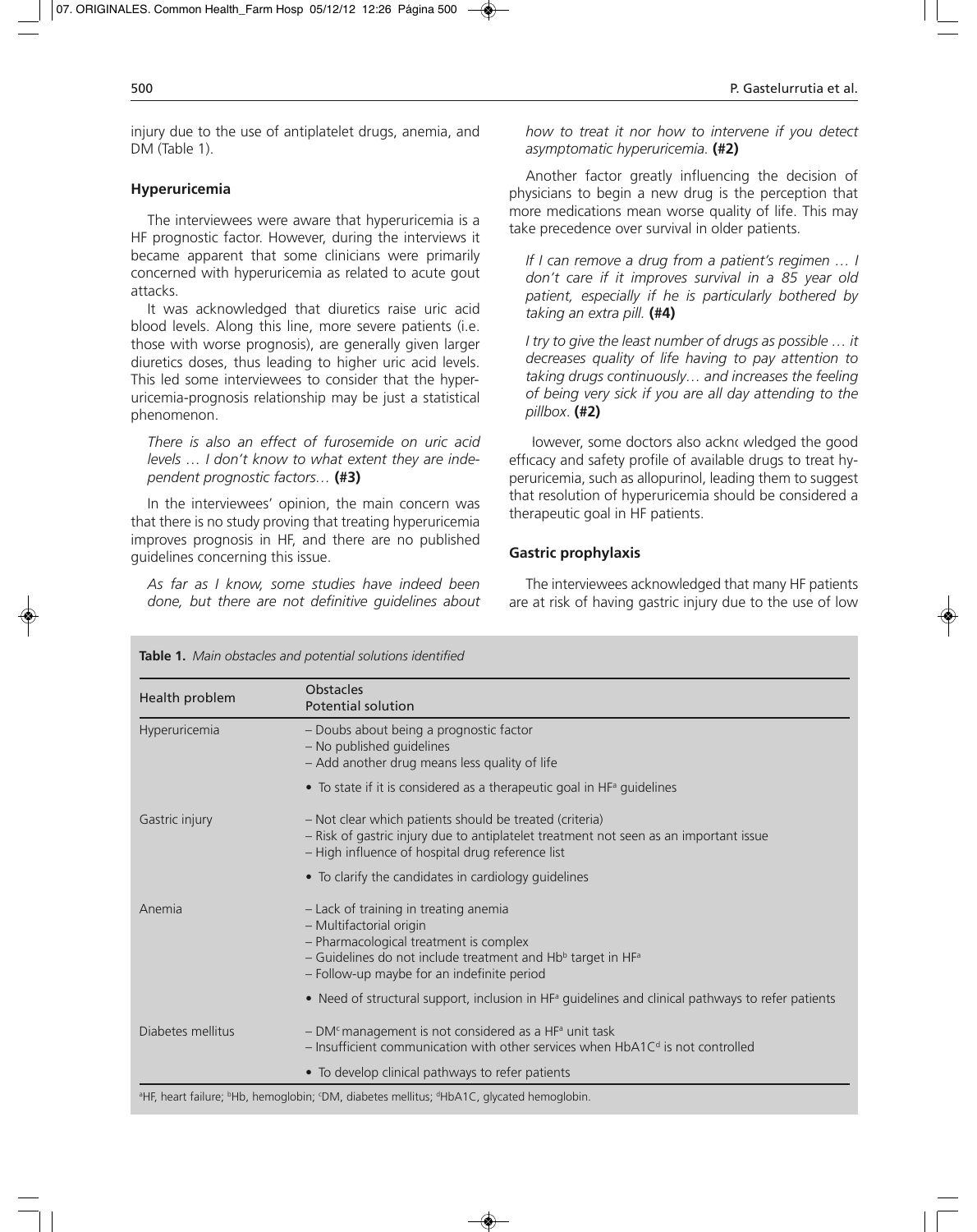dose antiplatelet drugs (aspirin 100 mg) and, to avoid gastric complications, prophylaxis should be started in some patients. However, according to their responses, it is not clear which patients should be treated prophylactically, and the risk of gastric injury is not recognized as an important matter.

*Yes, I believe and it is proved that with low-dose aspirin (100 mg) you have to treat for gastric injury. There are established criteria … that I knew when I finished the internship.* **(#1)**

Some pointed out age of 65 years and above as a possible criterion, whereas others could not specify the age limit. The two internal medicine specialists declared that age should not be a criterion by itself to prescribe prophylaxis.

*Just for age, I am quite sparing.* **(#2)**

#### *Just for age, no.* **(#4)**

Other suggested criteria were history of gastric disorders and complaint of gastrointestinal symptoms by the patient, regardless of an established diagnosis of digestive disease.

*If they have a stomach ache, if they complain of dyspepsia even if they don't have a clear cut diagnosis, I usually treat.* **(#4)**

Concomitant medication was pointed out as a third criterion for intervention: corticosteroids, oral anticoagulants, or nonsteroidal antiinflammatory drugs (NSAIDs).

In terms of which medication should be first-line for prophylaxis, interviewees agreed on omeprazole *in lieu* of other proton pump inhibitors (PPI) such as pantoprazole. The latter drug was mentioned to be preferred by gastroenterologists because of fewer interactions with anticoagulant drugs. Overall, the chosen PPI was that included in the hospital reference list:

## *At the clinic, pantoprazole, because it is the one we usually use.* **(#4)**

*What I use most now is omeprazole mostly based on what I've been taught concerning other factors, but it depends on the hospital you work at. In the hospital where I worked before we used a lot of pantoprazole … Here, pantoprazole is hardly used, so I end up prescribing much more omeprazole.* **(#2)**

During the interviews it was noticed that if a patient takes any gastric protective agent, either an antihistamine or a PPI, in most cases doctors would not change it or remove it.

## **Anemia**

Interviewees stated that it is important to control anemia because quality of life, symptoms, and HF prognosis improve.

*It is very important to treat anemia … anemia is a prognostic factor… and it has an extraordinary impact on patient's quality of life. When we treat anemia, patient's symptoms and quality of life improve.* **(#5)**

However, treating anemia is seen as an obstacle. One of the interviewees pointed out a lack of sufficient training as one of the reasons why anemia is not controlled as well as it should be. Another stated reason was its multi-factorial origin: chronic gastrointestinal blood loss plus a renal failure component was given as an example. Thus, it was admitted that many times anemia is treated empirically.

*I think that the majority of poorly controlled anemia exists because it (anemia] has a multi-factorial cause and we correct iron [levels] because they [patients] have chronic losses or because they are on anticoagulants and they are having losses in the digestive tract … you correct one thing, but they also have renal failure, or other morbidities … I mean, it is difficult to control all those things at the same time…* **(#2)**

One last proposed reason for poorly controlled anemia was the lack of effectiveness of oral treatment, related to the origin of a specific patient's anemia or due to patients' having gut edema, which limits drug absorption. However, the alternative approaches to treating anemia include drugs that require more hospital resources, such as intravenous iron, or that are very expensive, such as epoetins. In addition, according to the interviewees, there is a lack of conclusive clinical trials that support the inclusion of these therapies in the HF clinical guidelines.

*If [the anemia] gets fixed with oral iron, then it's all right. But intravenous iron treatment requires a day hospital admission and i.v. insertion. And the epos, they are expensive drugs and not always indicated … and are shown to have important adverse effects …* **(#2)**

*… concerning intravenous iron, there are very small studies … randomized, double-blind, conclusive studies have not been reported publicly yet, although a lot of them are ongoing.* **(#5)**

Regarding the hemoglobin target, discrepancies existed: on the one hand some interviewees said that in a cardiac patient, moderate anemia (hemoglobin around 10 g/dl) «has more clinical relevance because it is less tolerated due to pump failure». However, others expressed that it should not be expected to achieve correct hemoglobin levels in such chronic patients:

*I think that we don't have to tolerate certain [hemoglobin] levels, but we also don't have to become obsessed with correct levels … we don't achieve normal levels because we don't insist on trashing patients …* **(#4)**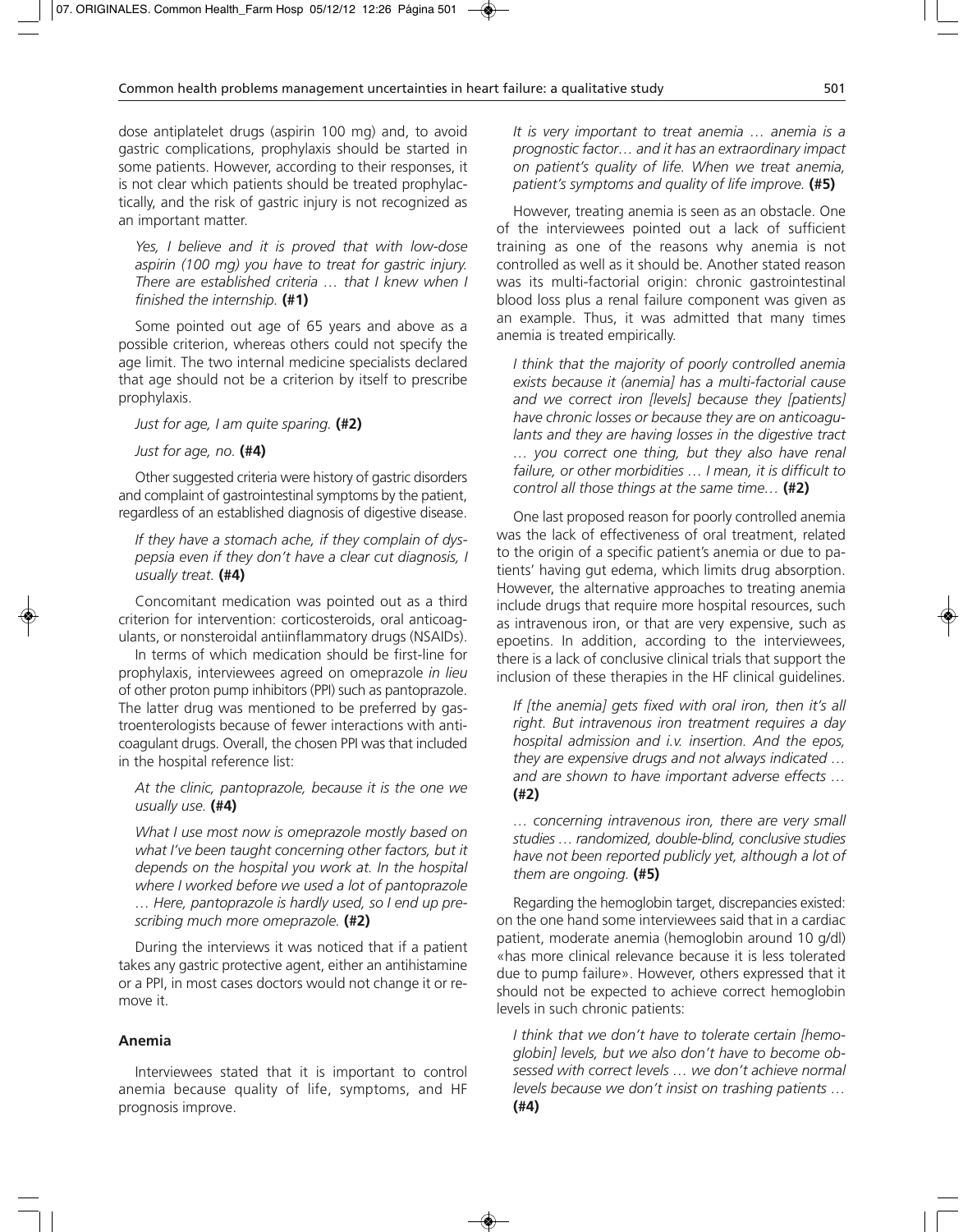## *… we usually improve them [hemoglobin levels] quite a lot and maybe we don't reach optimal hemoglobin levels but … acceptable levels are achieved.* **(#2)**

Interviewees agreed that the differential diagnosis of anemia should be explored in a specialist setting because complementary, sometimes invasive, examinations may be needed to determine its etiology and implement specific treatment. But they also stated that follow up is difficult to perform during regular visits where there is limited time to address laboratory values in addition to the treatment of the multitude of problems that affect a HF patient (renal function, heart rate, electrocardiogram abnormalities). It was expressed that there is a lack of structural support, and a need for more staff and more time (with a special emphasis on the time needed to give explanations to an advanced age patient) to be able to cope with the complexity of HF patients. Considering that follow up may continue indefinitely and the patient may be cardiologically stable, participants suggested that the patient can be referred to a primary care physician for further evaluation.

*I think that diagnosis could be done here and followup should be done many times in primary care because there are a lot of patients that are compensated, the oldest ones those with multiple co-morbidities, and we keep seeing them … because anemia follow-up is indefinite and we keep giving them appointments … when cardiologically they are already compensated … Either the GP or the cardiologist that visits the patient on a regular basis should do the follow up, but this shouldn't be done in the hospital clinic.* **(#3)**

*… in a 15 minute visit that we do, managing everything is very difficult…* **(#4)**

On the contrary there are types of anemia that should be treated in specialized services such as hematology, nephrology, or gastroenterology. However it was pointed out that sometimes a mild degree of anemia would not receive the importance it deserves in such specialized services. That is why interviewees said that there is a lack of clinical pathways to identify which service or center to refer them to for co-morbidity management.

*… he [other specialist] checks if the patient is very anemic; if he is not, little attention is paid to the anemia. However, we are quite concerned even if the anemia is mild.* **(#3)**

*Yes, the thing is that I don't know who to refer the patient to.* **(#1)**

## **Diabetes Mellitus**

Interviewees considered DM to be one of the cardiovascular risk factors that most affects the health outcomes in these patients and, thus, it is very important to obtain adequate blood glucose control. They added that this control shouldn't be difficult to achieve.

*Absolutely. Yes, it is very important … It is one of the most important risk factors that we have to control. Not to say the most important one …* **(#5)**

*I understand that anemia may be difficult [to control], but diabetes wouldn't have to be at all …* **(#2)**

It was admitted that when glycated hemoglobin is not controlled, more intensive treatment should be initiated. However, HF doctors usually don't get involved in the management of DM because it is taken for granted that it is being treated in another service or center. Some raised the issue that treating DM in a HF clinic is difficult because of the little time assigned to every patient and the already long waiting lists. It was emphasized that a HF clinic should be focused in treating HF and not comorbidities. HF doctors added that a multidisciplinary HF clinic involving other specialists such as endocrinologists would be very well received due to the epidemic of diabetes among HF patients.

*An endocrinologist being part of it [the clinic] or as a clinic consultant that is more directly involved in this kind of patient would be ideal … That would be great in a multidisciplinary world …* **(#2)**

Interviewees said that patients should be referred to a primary care physician or endocrinologist when treatment is needed, because close follow-up will be required. Our local protocol is patient referral to primary care, because it is more accessible and includes regular nurse visits for follow-up. But some participants stated that co-morbidities are not always treated in the strict way these patients require; thus, in some cases patients have to be referred to endocrinology services. However, they were aware that it is not possible to refer all patients with elevated glycated hemoglobins to a specialist service and they feel that there is a lack of communication with that service to decide which patients to refer.

*…diabetes control, I think a GP could manage it. However, experience proves that GPs are not always as strict as needed to maintain glycated hemoglobin levels, at least in this setting, and this forces us to refer the patient to the area endocrinologist or to the hospital endocrinologist.* **(#5)**

## **Discussion**

In a previous quantitative study<sup>6</sup> we found that hyperuricemia, risk of gastric injury, anemia, and DM were common health problems poorly managed in a HF clinic. This qualitative study was designed to explore the reasons for this under-treatment and has provided answer to some questions raised: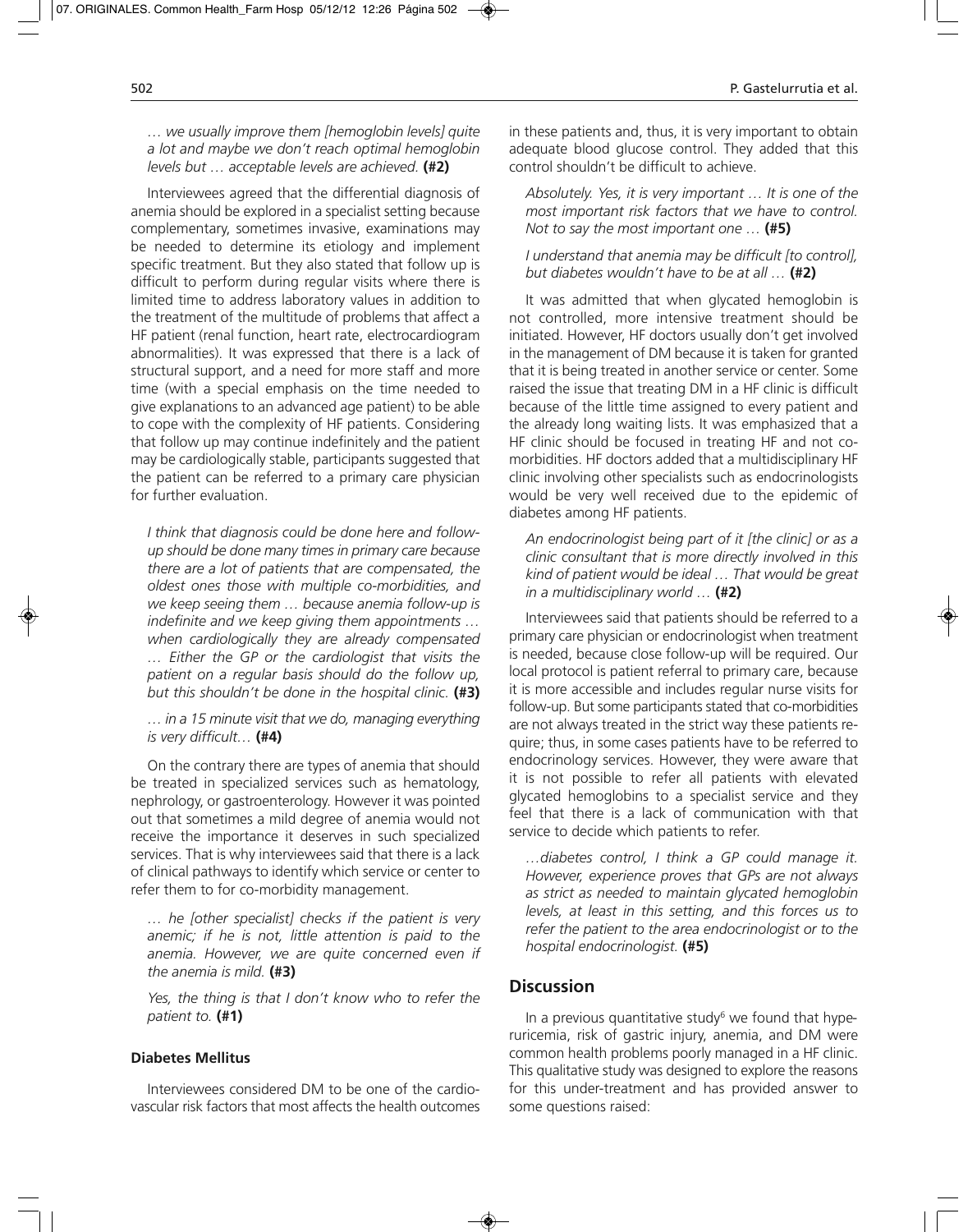## **Should asymptomatic hyperuricemia be treated in HF patients?**

High uric acid levels have emerged as an independent prognostic variable both in chronic HF9 and in acute decompensated HF<sup>10</sup>. A pilot study of 50 patients treating hyperuricemia with 300 mg allopurinol significantly reduced circulating BNP levels<sup>11</sup>. Based on these promising findings, a multi-center clinical trial with oxypurinol was designed12. Several weaknesses have been attributed to this study design including: 1) Hyperuricemic and nonhyperuricemic patients were included, and the latter should not have been a population to study if the variable of interest is the hyperuricemia-prognosis relationship. 2) A dose of 600 mg of oxypurinol was used. This has a relative bioavailability equivalent to just 81 mg of allopurinol, a dose inferior to the minimum recommended initial dose (100 mg) of allopurinol. George et al.13 criticized this because the dose used (600 mg oxypurinol) only reduced uric acid levels by 26%, when doses of 300 mg allopurinol achieve reductions of 44%. In the whole cohort, no clinical benefits were found; however, among patients with hyperuricemia at inclusion (108 of the total 405 patients) a tendency towards lower risk of all-cause and cardiovascular death was found to correlate with the degree of uric acid reduction<sup>12</sup>.

European HF guidelines state that HF patients are prone to develop hyperuricemia and that it confers a poorer prognosis. The guidelines recommend the use of allopurinol as a prophylactic therapy in hyperuricemia (>500 mmol/L) to prevent gout recurrence<sup>1</sup> without specifying what to do with asymptomatic hyperuricemic patients. Based on the existing results, a new study treating HF patients with hyperuricemia with standard doses of uric acid-reducing drugs is needed to obtain enough strong evidence to provide specific recommendations in HF guidelines. Until then, we believe that the signs of benefit are enough to recommend the use of a drug with such a good safety profile as allopurinol in these patients.

## **Which patients on low-dose aspirin should be treated with prophylactic therapy to prevent gastric injury? Which is the first-line drug for this treatment?**

Use of low-dose aspirin is associated with gastro-duodenal mucosal damage and increased risk of upper gastrointestinal (GI) bleeding. Many patients on low-dose aspirin should receive prophylactic treatment, because they often present with several risk factors that may lead to upper GI damage<sup>14</sup>. However, the routine use of proton pump inhibitors (PPI) or cytoprotective agents is not recommended in all patients taking daily doses of aspirin in the range of 75-100 mg, due to lack of randomized trials demonstrating the efficacy of such GI protective strategies in this setting<sup>15</sup>.

The risk factors for GI complications in a patient taking low-dose aspirin are not well defined. The most important factors appear to be history of ulcer, concomitant use of NSAIDs, or *Helicobacter pylori* infection<sup>16</sup>. Another risk factor that is commonly mentioned is age  $(65 \text{ years})^{17}$ : in a study of 991 patients aged 60 years without baseline gastroduodenal ulcer at endoscopy, who were receiving aspirin 75-325 mg once daily, the use of an PPI once daily (esomeprazole,  $n = 493$ ; placebo,  $n = 498$ ) reduced the risk of developing gastric and/or duodenal ulcers (4% vs 1.6%, *p* = 0.0007), erosive esophagitis (4.4% vs 18.3%, *p* < 0.0001), and symptoms (resolution of heartburn, acid regurgitation, and epigastric pain,  $p < 0.05$ <sup>18</sup>. Some guidelines also state that patients with serious comorbidities such as cardiovascular diseases (CVD) should be considered a high-risk group requiring gastroprotection based on individual patient assessment<sup>17</sup>.

Omeprazole seems to be very effective in reducing both acute gastro-duodenal mucosal damage and upper GI bleeding in high-risk patients taking low-dose aspirin, whereas data for other drugs are lacking (misoprostol) or inconsistent (ranitidine)<sup>14</sup>. Still, studies to quide the choice of gastro-protective agent in patient taking low dose aspirin are limited<sup>17</sup>.

According to the existing evidence, until new studies are undertaken and recommendations are collected in HF guidelines, omeprazole should be the first option for gastroprotection in patients taking low-dose aspirin if they are also taking NSAIDs, have a history of ulcer, upper GI complications, or advanced age. This recommendation for the general population should be specially followed in HF patients, for CVD patients are considered as a higher risk population.

#### **Should anemia be treated as part of HF management?**

Anemia is a common co-morbidity in HF and has been associated with worsening HF symptoms, reduced exercise capacity, and a double mortality risk<sup>19,20</sup>. Its correction improves shortness of breath and fatigue, cardiac function, renal function, functional capacity, quality of life, and dramatically reduces the need for hospitalization<sup>21,22</sup>. Recently, FAIR-HF trial results were published. In this study, HF patients with iron deficiency (with or without anemia) showed improvement in symptoms, functional capacity, and quality of life after treatment with intravenous ferric carboxymaltose<sup>23</sup>. These findings have suggested anemia to be a modifiable potential therapeutic target in patients with HF. However current HF guidelines provide no specific recommendation for evaluation or treatment of anemia<sup>24</sup>. Large mortality trials are in progress evaluating the effect of anemia treatment on cardiovascular patient's morbidity and mortality (Trial to Reduce Cardiovascular Events with Aranesp Therapy (TREAT)25,26 and Reduction of Events with Darbepoetin-alpha in Heart Failure (RED-HF) studies)<sup>27</sup>.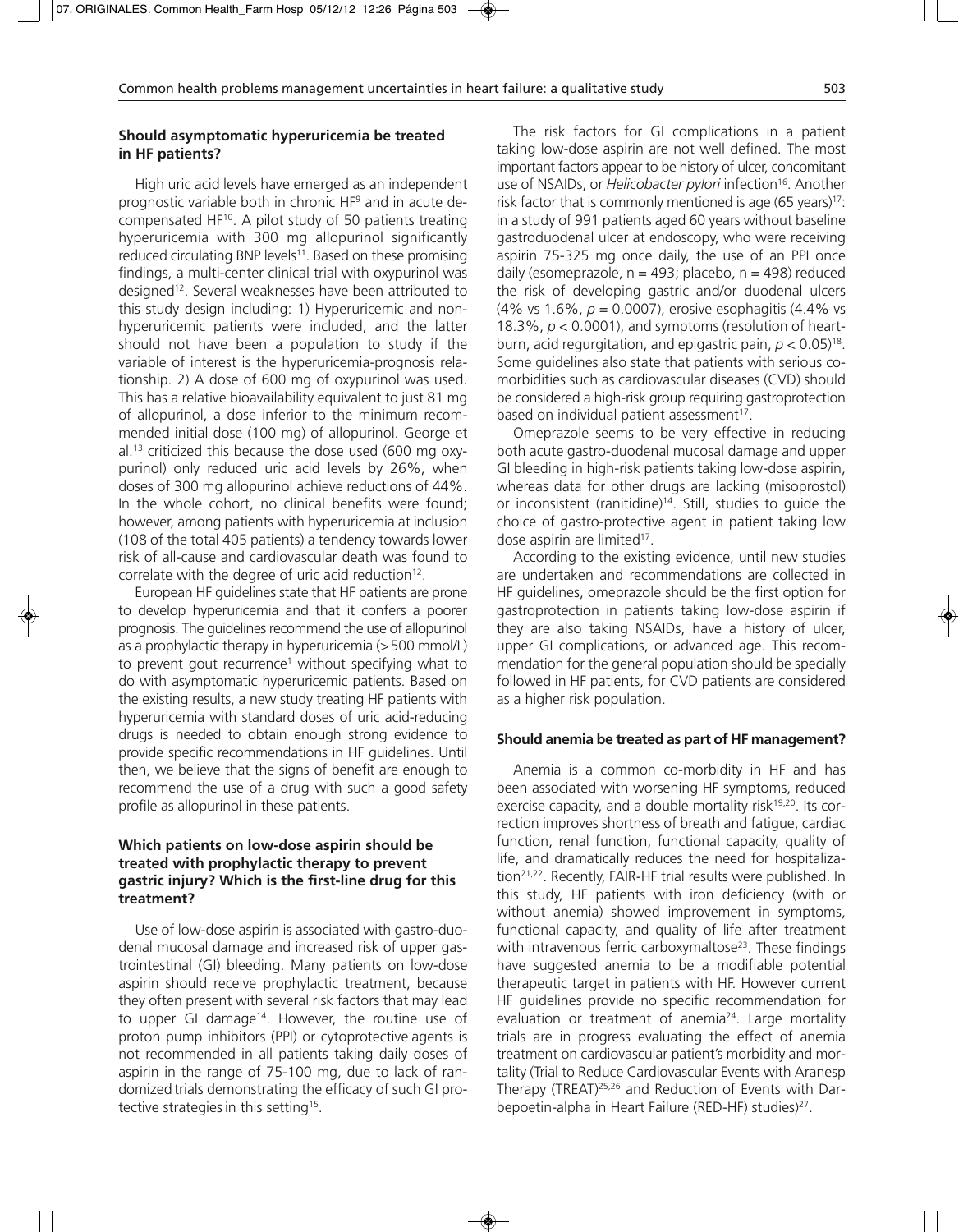Based on existing evidence, anemia should be corrected but HF clinicians express that they don't have appropriate support for the evaluation and treatment of anemia, including identifying its etiology. As far as we are concerned, treatment goals should be included in HF guidelines in consonance with their coexisting HF and pathways to refer patients should be defined, in collaboration between HF professionals and gastroenterology, hematology, and nephrology services to avoid insufficient treatment of HF patients' anemia.

#### **Should diabetes mellitus be treated intensively in HF patients?**

The prevalence of diabetes in the HF population has increased from 13% to 25% in the last 30 years<sup>28</sup>. From et al.28 found DM to be associated with a large increase in mortality in patients with HF, underscoring the importance of aggressive management of DM in these patients. However, an inverse relationship between HbA1C or glycemia levels and mortality in HF patients has been found. This so-called reverse epidemiology in patients with HF has been described for other metabolic variables such as obesity, total cholesterol, and lipoprotein levels<sup>29</sup>. Despite this, evidence-based guidelines recommend that therapies for patients with established HF include control of the metabolic syndrome<sup>30</sup>, thus patients with poorly controlled HbA1C should be better managed. As HF clinicians state that they are not able to manage co-morbidities such as DM, specific clinical pathways to refer those patients should be defined.

#### **Strengths and limitations**

This study addresses an important and not previously studied subject. The interviews were conducted by a pharmacist (P.G.) member of the HF clinic team who was able to acknowledge some of the difficulties in the management of HF patients. This may have allowed doctors to express their own experiences with few inhibitions. The total sample strategy employed in this study ensured that a wide range of doctors' views were incorporated. These facts allowed showing the discrepancy of opinion among the different doctors that, despite working at the same clinic, had different attitudes, and thus, different behaviors, to approach the health problems studied. A potential weakness of this study may be that doctors were drawn from only one HF clinic; in other populations the prevalence of these health problems may not be the same. Another limitation of the study is that interviews took place in Spanish and were translated to colloquial English as accurately as possible. Finally, the innate limitation of qualitative methodology is that the findings cannot be generalized to other population<sup>7</sup>, adding to that the lack of triangulation that may decrease the validity of the results.

In conclusion, the findings of this qualitative study highlight a number of obstacles that specialists experience in the pharmacological management of HF co-morbidities and identified some answers to them: 1) HF specialists demand a closer interaction with other specialists, mainly with endocrinologists and nephrologists, for a comprehensive approach to these polymedicated patients with multiple co-morbidities. Along this line, there have been successful efforts to create multidisciplinary HF units incorporating other health professionals, such as nurses or pharmacists31,32,33,34,35. Future developments may include the incorporation of other specialists. 2) Specific recommendations in HF guidelines to manage these co-morbidities specifically in HF would be helpful to shed light upon the existing confusing evidence.

#### Acknowledgements

We thank all doctors who agreed to participate in the study. No conflict of interest or financial disclosure exists in relation to this manuscript.

## **Bibliography**

- 1. Dickstein K, Cohen-Solal A, Filippatos G, et al. ESC Committee for Practice Guidelines (CPG). ESC guidelines for the diagnosis and treatment of acute and chronic heart failure 2008: the Task Force for the diagnosis and treatment of acute and chronic heart failure 2008 of the European Society of Cardiology. Developed in collaboration with the Heart Failure Association of the ESC (HFA) and endorsed by the European Society of Intensive Care Medicine (ESICM). Eur J Heart Fail. 2008;10:933-89.
- 2. Gonseth J, Guallar-Castillon P, Banegas JR, Rodriguez-Artalejo F. The Effectiveness of disease management programmes in reducing hospital re-admission in older patients with heart failure: a systematic review and meta-analysis of published reports. Eur Heart J. 2004;18:1570-95.
- 3. Howard RL, Avery AJ, Howard PD, Partridge M. Investigation into the reasons for preventable drug related admissions to a medical admissions unit: observational study. Qual Saf Health Care. 2003; 12:280-5.
- 4. Blix HS, Viktil KK, Reikvam A, et al. The majority of hospitalised patients have drug-related problems: results from a prospective study in general hospitals. Eur J Clin Pharmacol. 2004; 60:651-8.
- 5. Roten I, Marty S, Beney J. Electronic screening of medical records to detect inpatients at risk of drug-related problems. Pharm World Sci. 2010;32:103-7.
- 6. Gastelurrutia P, Benrimoj SI, Espejo J, Tuneu L, Mangues MA, Bayes-Genis A. Negative clinical outcomes associated with drug-related problems in heart failure outpatients: Impact of a pharmacist in a HF multidisciplinary clinic. J Card Fail. 2011;17:217-23.
- 7. Varela-Dupotey N, Ramalho-Oliveira D. A qualitative glimpse at pharmaceutical care practice. Pharm World Sci. 2009;31:609-11.
- 8. Curry LA, Nembhard IM, Bradley EH. Qualitative and mixed methods provide unique contributions to outcomes research. Circulation. 2009;119:12-152.
- 9. Anker SD, Doehner W, Rauchhaus M, et al. Uric acid and survival in chronic heart failure: validation and application in metabolic, functional and hemodynamic staging. Circulation. 2003;107:1991-7.
- 10. Pascual-Figal D, Hurtado-Martinez J, Redondo B, Antolinos M, Ruiperez J, Valdes M. Hyperuricaemia and long-term outcome alter hospital discharge in acute Herat failure patines. Eur J Heart Fail. 2007;9:518-24.